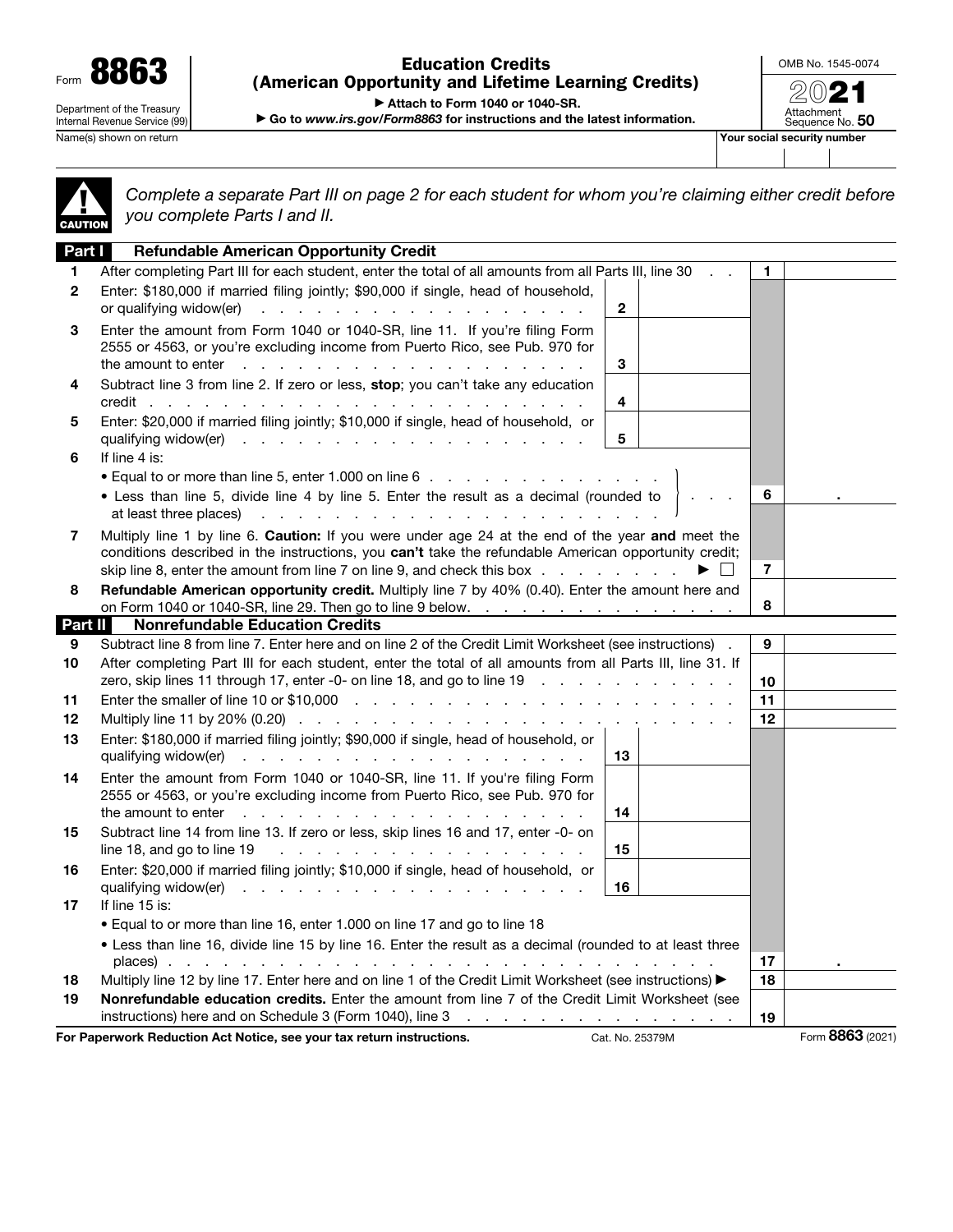| <b>CAUTION</b> | Complete Part III for each student for whom you're claiming either the American<br>opportunity credit or lifetime learning credit. Use additional copies of page 2 as needed for<br>each student.                                                                                                                                                                               |    |                                                                                                                                                                                                                                   |                                                        |                       |  |
|----------------|---------------------------------------------------------------------------------------------------------------------------------------------------------------------------------------------------------------------------------------------------------------------------------------------------------------------------------------------------------------------------------|----|-----------------------------------------------------------------------------------------------------------------------------------------------------------------------------------------------------------------------------------|--------------------------------------------------------|-----------------------|--|
| Part III       | Student and Educational Institution Information. See instructions.                                                                                                                                                                                                                                                                                                              |    |                                                                                                                                                                                                                                   |                                                        |                       |  |
| 20             | Student name (as shown on page 1 of your tax return)                                                                                                                                                                                                                                                                                                                            | 21 | Student social security number (as shown on page 1 of<br>your tax return)                                                                                                                                                         |                                                        |                       |  |
| 22             | Educational institution information (see instructions)                                                                                                                                                                                                                                                                                                                          |    |                                                                                                                                                                                                                                   |                                                        |                       |  |
|                | <b>a.</b> Name of first educational institution                                                                                                                                                                                                                                                                                                                                 |    | <b>b.</b> Name of second educational institution (if any)                                                                                                                                                                         |                                                        |                       |  |
| (1)            | Address. Number and street (or P.O. box). City, town or<br>post office, state, and ZIP code. If a foreign address, see<br>instructions.                                                                                                                                                                                                                                         |    | (1) Address. Number and street (or P.O. box). City, town or<br>post office, state, and ZIP code. If a foreign address, see<br>instructions.                                                                                       |                                                        |                       |  |
| (2)            | Did the student receive Form 1098-T<br>Yes<br>No<br>from this institution for 2021?                                                                                                                                                                                                                                                                                             |    | (2) Did the student receive Form 1098-T<br>from this institution for 2021?                                                                                                                                                        |                                                        | Yes<br>No.            |  |
| (3)            | Did the student receive Form 1098-T<br>from this institution for 2020 with box $\Box$<br>Yes<br>No.<br>7 checked?                                                                                                                                                                                                                                                               |    | (3) Did the student receive Form 1098-T<br>from this institution for 2020 with box $\ \cdot\ $<br>7 checked?                                                                                                                      |                                                        | Yes<br>No.            |  |
| (4)            | Enter the institution's employer identification number (EIN)<br>if you're claiming the American opportunity credit or if you<br>checked "Yes" in (2) or (3). You can get the EIN from Form<br>1098-T or from the institution.                                                                                                                                                   |    | (4) Enter the institution's employer identification number<br>(EIN) if you're claiming the American opportunity credit or<br>if you checked "Yes" in (2) or (3). You can get the EIN<br>from Form 1098-T or from the institution. |                                                        |                       |  |
|                |                                                                                                                                                                                                                                                                                                                                                                                 |    |                                                                                                                                                                                                                                   |                                                        |                       |  |
| 23             | Has the Hope Scholarship Credit or American opportunity<br>credit been claimed for this student for any 4 tax years<br>before 2021?                                                                                                                                                                                                                                             |    | $Yes - Stop!$<br>Go to line 31 for this student.                                                                                                                                                                                  |                                                        | $No - Go$ to line 24. |  |
| 24             | Was the student enrolled at least half-time for at least one<br>academic period that began or is treated as having begun in<br>2021 at an eligible educational institution in a program<br>leading towards a postsecondary degree, certificate, or<br>other recognized postsecondary educational credential?<br>See instructions.                                               |    | $Yes - Go$ to line 25.                                                                                                                                                                                                            | No - Stop! Go to line 31<br>for this student.          |                       |  |
| 25             | Did the student complete the first 4 years of postsecondary<br>education before 2021? See instructions.                                                                                                                                                                                                                                                                         |    | $Yes - Stop!$<br>Go to line 31 for this<br>$\Box$ No $-$ Go to line 26.<br>student.                                                                                                                                               |                                                        |                       |  |
| 26             | Was the student convicted, before the end of 2021, of a<br>felony for possession or distribution of a controlled<br>substance?                                                                                                                                                                                                                                                  |    | $Yes - Stop!$<br>Go to line 31 for this<br>student.                                                                                                                                                                               | No - Complete lines 27<br>through 30 for this student. |                       |  |
| <b>CAUTION</b> | You can't take the American opportunity credit and the lifetime learning credit for the same student in the same year. If<br>you complete lines 27 through 30 for this student, don't complete line 31.                                                                                                                                                                         |    |                                                                                                                                                                                                                                   |                                                        |                       |  |
|                | <b>American Opportunity Credit</b>                                                                                                                                                                                                                                                                                                                                              |    |                                                                                                                                                                                                                                   |                                                        |                       |  |
| 27             | Adjusted qualified education expenses (see instructions). Don't enter more than \$4,000                                                                                                                                                                                                                                                                                         |    |                                                                                                                                                                                                                                   | 27                                                     |                       |  |
| 28             |                                                                                                                                                                                                                                                                                                                                                                                 |    |                                                                                                                                                                                                                                   | 28                                                     |                       |  |
| 29             | Multiply line 28 by 25% (0.25)<br>If line 28 is zero, enter the amount from line 27. Otherwise, add \$2,000 to the amount on line 29 and                                                                                                                                                                                                                                        |    | the second contract of the second contract of the second contract of the second contract of the second contract of the second contract of the second contract of the second contract of the second contract of the second cont    | 29                                                     |                       |  |
| 30             | enter the result. Skip line 31. Include the total of all amounts from all Parts III, line 30, on Part I, line 1.                                                                                                                                                                                                                                                                |    |                                                                                                                                                                                                                                   | 30                                                     |                       |  |
|                | <b>Lifetime Learning Credit</b>                                                                                                                                                                                                                                                                                                                                                 |    |                                                                                                                                                                                                                                   |                                                        |                       |  |
| 31             | Adjusted qualified education expenses (see instructions). Include the total of all amounts from all Parts<br>III, line 31, on Part II, line 10<br>a construction of the construction of the construction of the construction of the construction of the construction of the construction of the construction of the construction of the construction of the construction of the |    |                                                                                                                                                                                                                                   | 31                                                     |                       |  |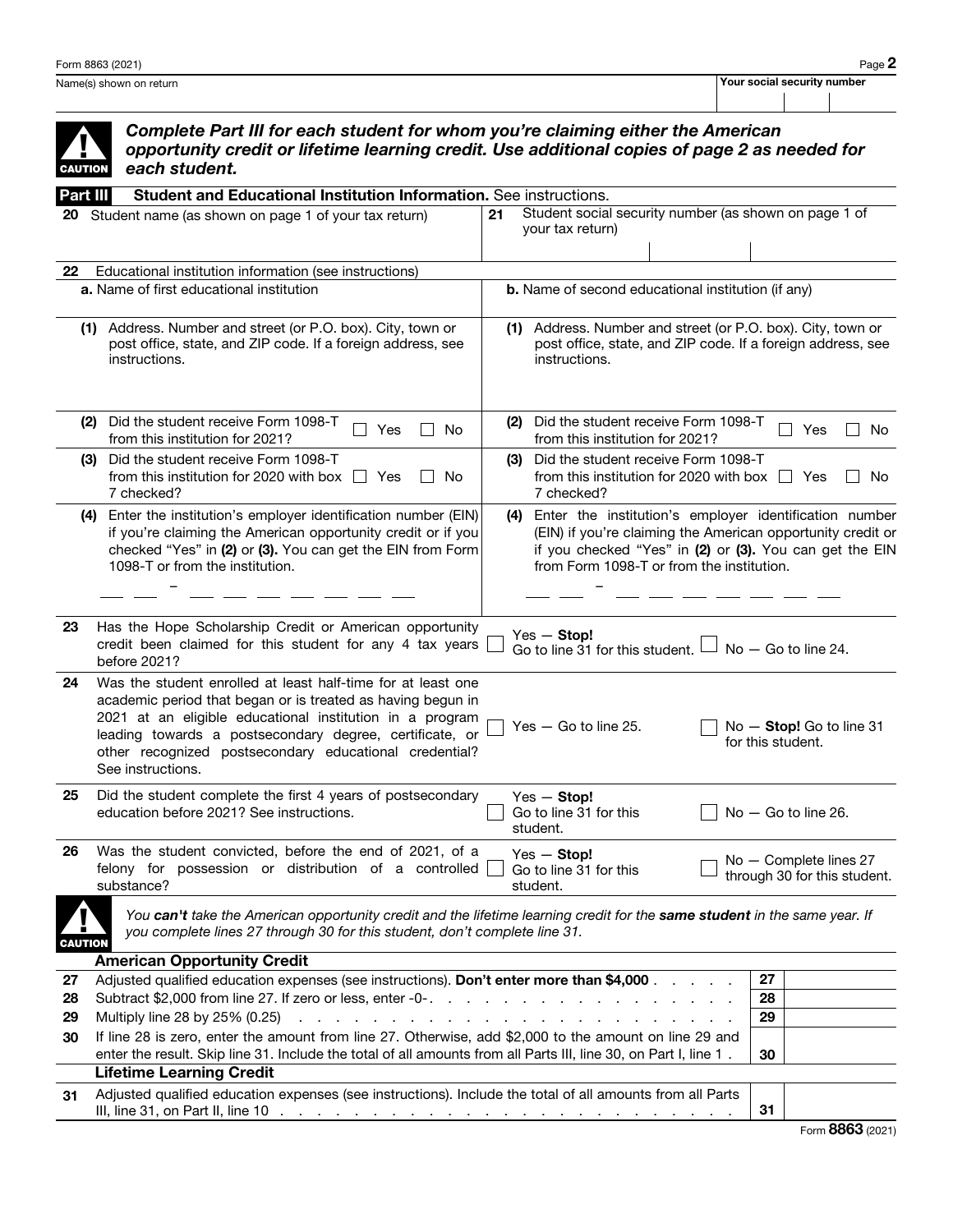# 2021 **Instructions for Form 8863**



### Education Credits (American Opportunity and Lifetime Learning Credits)

# **General Instructions**

Section references are to the Internal Revenue Code unless otherwise noted.

### **Future Developments**

For the latest information about developments related to Form 8863 and its instructions, such as legislation enacted after they were published, go to *[IRS.gov/Form8863](https://www.irs.gov/form8863)*.

### **What's New**

**Limits on modified adjusted gross income (MAGI).** The lifetime learning credit MAGI limit increases to \$180,000 if you're married filing jointly (\$90,000 if you're filing single, head of household, or qualifying widow(er)). The American opportunity credit MAGI limits remain unchanged. See Table 1 and the instructions for line 3 or line 14.

### **Reminders**

**Form 1098-T requirement.** To be eligible to claim the American opportunity credit or the lifetime learning credit, the law requires a taxpayer (or a dependent) to have received Form 1098-T, Tuition Statement, from an eligible educational institution, whether domestic or foreign.

However, you may claim one of these education benefits if the student doesn't receive a Form 1098-T because the student's educational institution isn't required to furnish a Form 1098-T to the student under existing rules (for example, if the student is a qualified nonresident alien, has certain qualified education expenses paid entirely with scholarships, has certain qualified education expenses paid under a formal billing arrangement, or is enrolled only in courses for which no academic credit is awarded). If a student's educational institution isn't required to provide a Form 1098-T to the student, you may claim one of these education benefits without a Form 1098-T if you otherwise qualify, can demonstrate that you (or a dependent) were enrolled at an eligible educational institution, and can substantiate the payment of qualified tuition and related expenses.

You may also claim one of these educational benefits if the student attended an eligible educational institution required to furnish Form 1098-T but the student doesn't receive Form 1098-T before you file your tax return (for example, if the institution is otherwise required to furnish the Form 1098-T and doesn't furnish it or refuses to do so) and you take the following required steps: After January 31, 2022, but before you file the return, you or the student must request that the educational institution furnish a Form 1098-T. You must fully cooperate with the educational institution's efforts to gather the information needed to furnish the Form 1098-T. You must also otherwise qualify for the benefit, be able to demonstrate that you (or a dependent) were enrolled at an eligible educational institution, and substantiate the payment of qualified tuition and related expenses.

The amount of qualified tuition and related expenses reported on Form 1098-T may not reflect the total amount of the qualified tuition and related expenses paid during the year for which you may claim an education tax credit. You may include qualified

tuition and related expenses that are not reported on Form 1098-T when claiming one of the related credits if you can substantiate payment of these expenses.You may not include expenses paid on the 1098-T that have been paid by qualified scholarships, including those that were not processed by the universities.

#### **Form 2555-EZ will no longer be available beginning with**

**tax year 2019.** You will file Form 1040 or 1040-SR; all references to these instructions have been revised accordingly. If you need to file a prior year tax return, use the form and instructions revision for that tax year.

*To claim the American opportunity credit, you must provide the educational institution's employer identification number (EIN) on your Form 8863. You should be able to get this information from Form 1098-T or the educational institution.* **CAUTION !**

**Ban on claiming the American opportunity credit.** If you claim the American opportunity credit even though you're not eligible, you may be banned from claiming the credit for 2 or 10 years depending on your conduct. See the Caution statement under *American Opportunity Credit*, later.

**Taxpayer identification number (TIN) needed by due date of return.** If you haven't been issued a TIN by the due date of your 2021 return (including extensions), you can't claim the American opportunity credit on either your original or an amended 2021 return. Also, the American opportunity credit isn't allowed on either your original or an amended 2021 return for a student who hasn't been issued a TIN by the due date of your 2021 return (including extensions).

**Form 8862 may be required.** If your American opportunity credit was denied or reduced for any reason *other than a math or clerical error* for any tax year beginning after 2015, you must attach a completed Form 8862, Information To Claim Certain Refundable Credits After Disallowance, to your tax return for the next tax year for which you claim the credit. See Form 8862 and its instructions for details.

### **Purpose of Form**

Use Form 8863 to figure and claim your education credits, which are based on adjusted qualified education expenses paid to an eligible educational institution (postsecondary). For 2021, there are two education credits.

• The American opportunity credit, part of which may be refundable.

• The lifetime learning credit, which is nonrefundable.

A **refundable** credit can give you a refund when the credit is more than the tax you owe, even if you aren't required to file a tax return. A **nonrefundable** credit can reduce your tax, but any excess isn't refunded to you.

Both of these credits have different rules that can affect your eligibility to claim a specific credit. These differences are shown in Table 1.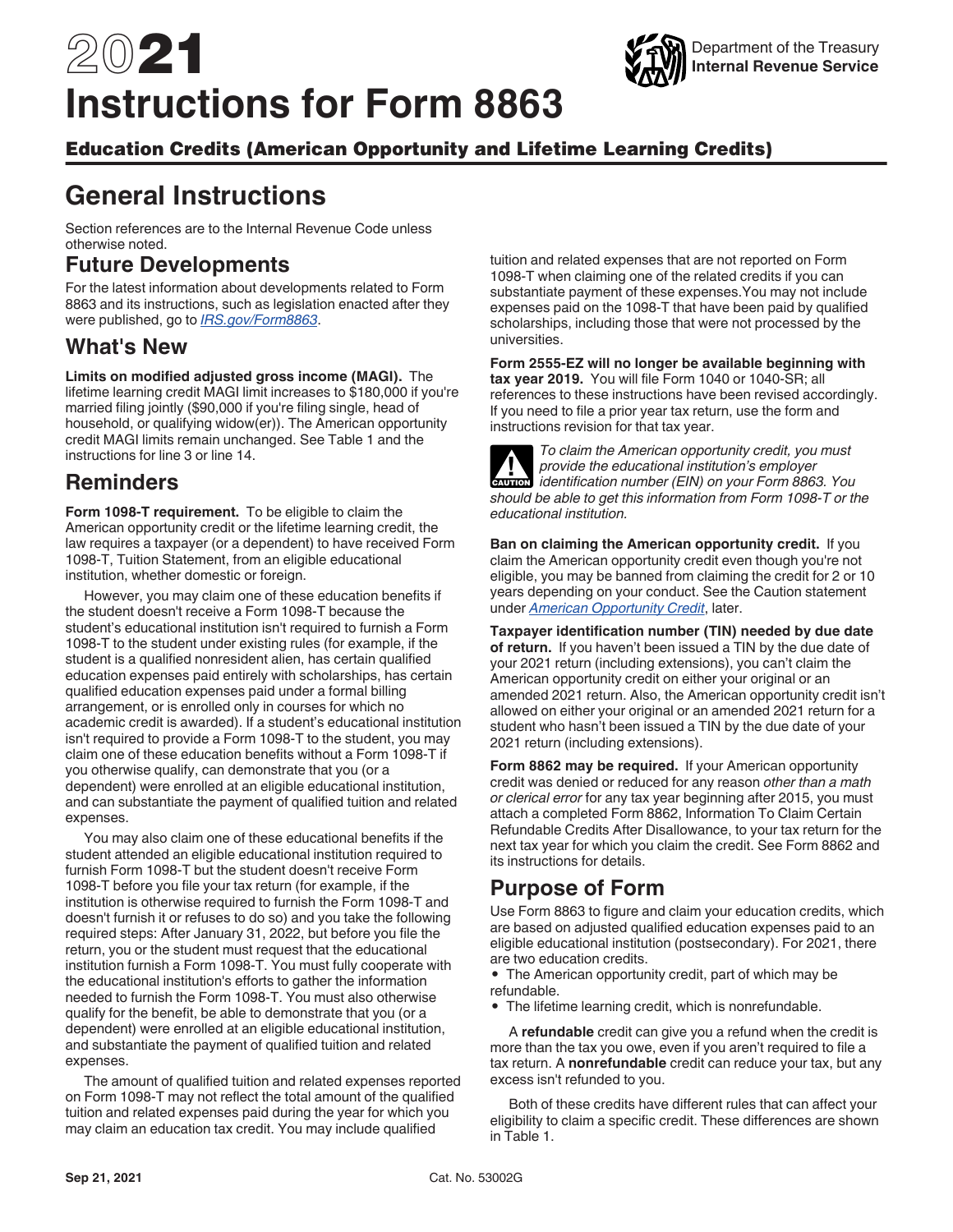#### Table 1. Comparison of Education Credits for 2021

**Caution.** You can claim both the American opportunity credit and the lifetime learning credit on the same return, but not for the same student.

|                                                             | <b>American Opportunity Credit</b>                                                                                                                                                                                              | <b>Lifetime Learning Credit</b>                                                                                                                         |
|-------------------------------------------------------------|---------------------------------------------------------------------------------------------------------------------------------------------------------------------------------------------------------------------------------|---------------------------------------------------------------------------------------------------------------------------------------------------------|
| <b>Maximum credit</b>                                       | Up to \$2,500 credit per eligible student                                                                                                                                                                                       | Up to \$2,000 credit per return                                                                                                                         |
| <b>Limit on modified</b><br>adjusted gross income<br>(MAGI) | \$180,000 if married filing jointly;<br>\$90,000 if single, head of household, or qualifying<br>widow(er)                                                                                                                       | \$180,000 if married filing jointly;<br>\$90,000 if single, head of household, or qualifying<br>widow(er)                                               |
| Refundable or<br>nonrefundable                              | 40% of credit may be refundable; the rest is<br>nonrefundable                                                                                                                                                                   | Nonrefundable-credit limited to the amount of tax you<br>must pay on your taxable income                                                                |
| Number of years of<br>postsecondary education               | Available ONLY if the student had not completed the first<br>4 years of postsecondary education before 2021                                                                                                                     | Available for all years of postsecondary education and for<br>courses to acquire or improve job skills                                                  |
| Number of tax years<br>credit available                     | Available ONLY for 4 tax years per eligible student                                                                                                                                                                             | Available for an unlimited number of tax years                                                                                                          |
| Type of program required                                    | Student must be pursuing a program leading to a degree<br>or other recognized education credential                                                                                                                              | Student doesn't need to be pursuing a program leading<br>to a degree or other recognized education credential                                           |
| <b>Number of courses</b>                                    | Student must be enrolled at least half-time for at least<br>one academic period beginning during 2021 (or the first<br>3 months of 2022 if the qualified expenses were paid in<br>2021)                                         | Available for one or more courses                                                                                                                       |
| Felony drug conviction                                      | As of the end of 2021, the student had not been<br>convicted of a felony for possessing or distributing a<br>controlled substance                                                                                               | Felony drug convictions don't make the student ineligible                                                                                               |
| <b>Qualified expenses</b>                                   | Tuition, required enrollment fees, and course materials<br>that the student needs for a course of study whether or<br>not the materials are bought at the educational institution<br>as a condition of enrollment or attendance | Tuition and required enrollment fees (including amounts<br>required to be paid to the institution for course-related<br>books, supplies, and equipment) |
| <b>Payments for academic</b><br>periods                     | Payments made in 2021 for academic periods beginning in 2021 or beginning in the first 3 months of 2022                                                                                                                         |                                                                                                                                                         |
| TIN needed by filing due<br>date                            | Filers and students must have been issued a TIN by the<br>due date of their 2021 return (including extensions)                                                                                                                  |                                                                                                                                                         |
| <b>Educational institution's</b><br><b>EIN</b>              | You must provide the educational institution's employer<br>identification number (EIN) on your Form 8863                                                                                                                        |                                                                                                                                                         |

# **Who Can Claim an Education Credit**

You may be able to claim an education credit if you, your spouse, or a dependent you claim on your tax return was a student enrolled at or attending an eligible educational institution. For 2021, the credits are based on the amount of adjusted qualified education expenses paid for the student in 2021 for academic periods beginning in 2021 or beginning in the first 3 months of 2022.

**Academic period.** An academic period is any quarter, semester, trimester, or any other period of study as reasonably determined by an eligible educational institution. If an eligible educational institution uses credit hours or clock hours and doesn't have academic terms, each payment period may be treated as an academic period. For details, see *Academic period*  in chapters 2 and 3 of Pub. 970.

**Who can claim a dependent's expenses.** If a student is claimed as a dependent on another person's tax return, all qualified education expenses of the student are treated as having been paid by that person. Therefore, only that person can claim an education credit for the student. If a student isn't claimed as a dependent on another person's tax return, only the student can claim the credit.

**Expenses paid by a third party.** Qualified education expenses paid on behalf of the student by someone other than the student (such as a relative) are treated as paid by the student. However, qualified education expenses paid (or treated as paid) by a student who is claimed as a dependent on your tax return are treated as paid by you. Therefore, you're treated as having paid expenses that were paid by the third party. For more information and an example, see *Who Can Claim a Dependent's Expenses* in Pub. 970, chapters 2 and 3.

**Who cannot claim a credit.** You cannot claim an education credit on a 2021 tax return if any of the following apply.

1. You're claimed as a dependent on another person's tax return, such as your parent's return.

2. Your filing status is married filing separately.

3. You (or your spouse) were a nonresident alien for any part of 2021 and didn't elect to be treated as a resident alien for tax purposes.

4. Your MAGI is \$180,000 or more if married filing jointly; or \$90,000 or more if single, head of household, or qualifying widow(er) with dependent child.

5. The student has not been issued a TIN by the due date of their 2021 return (including extensions).

Generally, your MAGI is the amount on your Form 1040 or 1040-SR, line 11. However, if you're filing Form 2555, Foreign Earned Income; or Form 4563, Exclusion of Income for Bona Fide Residents of American Samoa; or are excluding income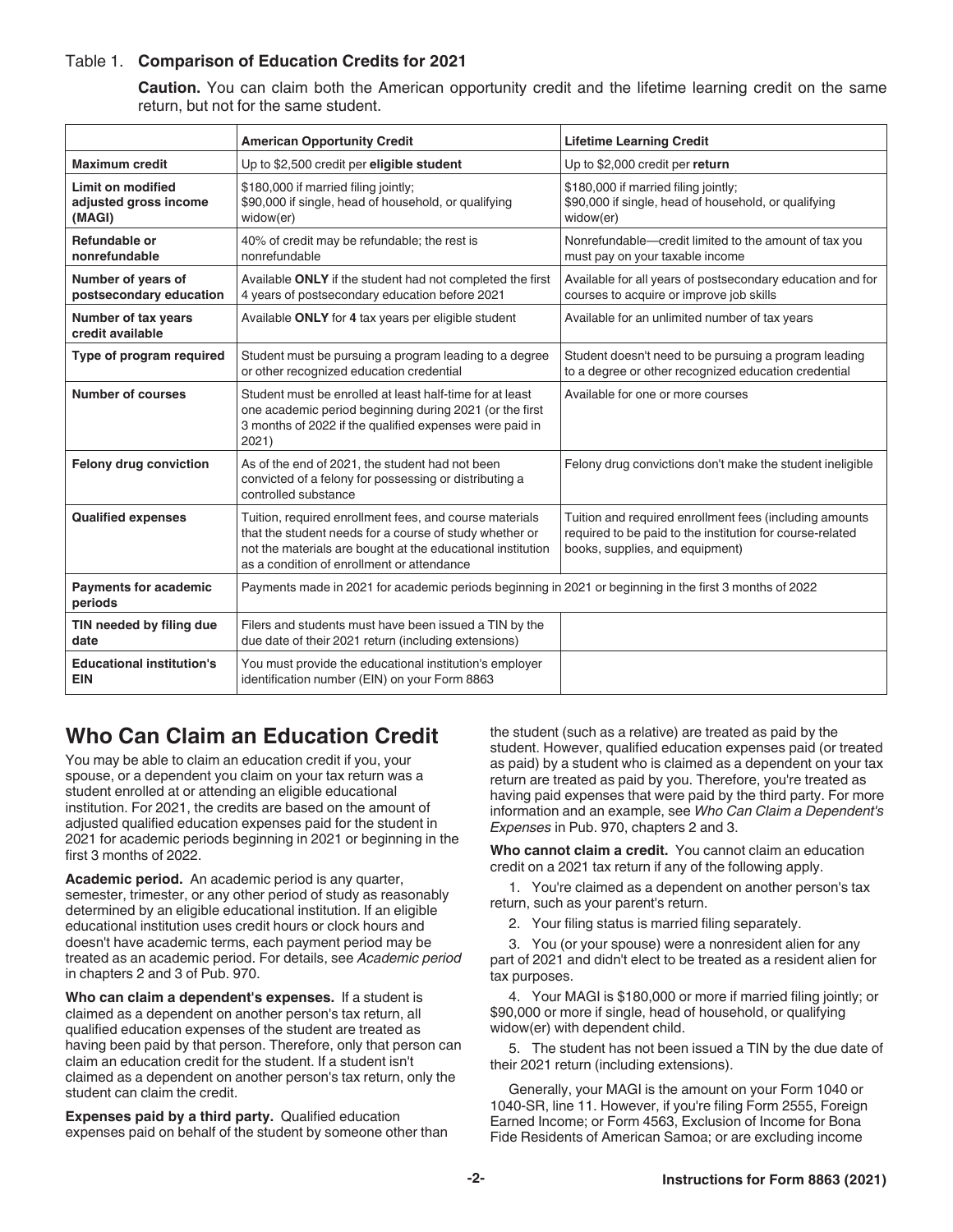from Puerto Rico, add to the amount on your Form 1040 or 1040-SR, line 11, the amount of income you excluded. For details, see Pub. 970.

# **American Opportunity Credit**

*Don't claim the American opportunity credit for 2 years after there was a final determination that your claim was due to reckless or intentional disregard of the rules, or 10 years after there was a final determination that your claim was due to fraud.* **CAUTION !**

You may be able to claim a credit of up to \$2,500 for adjusted qualified education expenses (defined later) paid for each student who qualifies for the American opportunity credit. This credit equals 100% of the first \$2,000 and 25% of the next \$2,000 of adjusted qualified education expenses paid for each eligible student. The amount of your credit for 2021 is gradually reduced (phased out) if your MAGI is between \$80,000 and \$90,000 (\$160,000 and \$180,000 if you file a joint return). You cannot claim a credit if your MAGI is \$90,000 or more (\$180,000 or more if you file a joint return).

**TIP**

*If you can choose between using a student's adjusted qualified education expenses for the American opportunity credit or the lifetime learning credit, the American opportunity credit will always be greater than the lifetime learning credit.*

**Student qualifications.** Generally, you can claim the American opportunity credit for a student on a 2021 tax return only if **all** of the following seven requirements are met.

1. As of the beginning of 2021, the student had not completed the first 4 years of postsecondary education (generally, the freshman through senior years of college), as determined by the eligible educational institution. For this purpose, don't include academic credit awarded solely because of the student's performance on proficiency examinations.

2. The American opportunity credit has been claimed (by you or anyone else) for this student for any 4 tax years before 2021. If the American opportunity credit has been claimed for this student for any 3 or fewer tax years before 2021, this requirement is met.

**Example 1.** Sharon was eligible for the American opportunity credit for 2015, 2016, 2017, and 2020. Her parents claimed the American opportunity credit for Sharon on their 2015, 2016, and 2017 tax returns. Sharon claimed the American opportunity credit on her 2020 tax return. The American opportunity credit has been claimed for Sharon for 4 tax years before 2021. Therefore, the American opportunity credit **cannot**  be claimed for Sharon for 2021. If Sharon were to file Form 8863 for 2021, she would check "Yes" for Part III, line 23, and would be eligible to claim only the lifetime learning credit if she meets all other requirements.

**Example 2.** Wilbert was eligible for the American opportunity credit for 2017, 2018, 2019, and 2021. His parents claimed the American opportunity credit for Wilbert on their tax returns for 2017, 2018, and 2019. No one claimed an American opportunity credit for Wilbert for any other tax year. The American opportunity credit has been claimed for Wilbert for only 3 tax years before 2021. Therefore, Wilbert meets the second requirement to be eligible for the American opportunity credit. If Wilbert were to file Form 8863 for 2021, he would check "No" for Part III, line 23. If Wilbert meets all of the other requirements, he is eligible for the American opportunity credit.

3. For at least one academic period beginning or treated as beginning (see next) in 2021, the student both:

a. Was enrolled in a program that leads to a degree, certificate, or other recognized educational credential; and

b. Carried at least one-half the normal full-time workload for his or her course of study.

The standard for what is half of the normal full-time workload is determined by each eligible educational institution. However, the standard may not be lower than any of those established by the U.S. Department of Education under the Higher Education Act of 1965.

For 2021, you must treat an academic period beginning in the first 3 months of 2022 as if it began in 2021 if qualified education expenses for the student were paid in 2021 for that academic period. See *Prepaid Expenses*, later.

*Example.* Glenda enrolls on a full-time basis in a degree program for the 2022 spring semester, which begins in January 2022. Glenda pays her tuition for the 2022 spring semester in December 2021. Because the tuition Glenda paid in 2021 relates to an academic period that begins in the first 3 months of 2022, her eligibility to claim an American opportunity credit in 2021 is determined as if the 2022 spring semester began in 2021. Therefore, Glenda satisfies this third requirement.

4. As of the end of 2021, the student had not been convicted of a federal or state felony for possessing or distributing a controlled substance.

5. Filers and students must have been issued a TIN by the due date of their 2021 return (including extensions).

6. The student received Form 1098-T from the educational institution for 2021 or you followed the procedures under *Form 1098-T requirement*, earlier.

7. You must provide the educational institution's employer identification number (EIN) on your Form 8863.

*If the requirements above aren't met for any student, you cannot claim the American opportunity credit for that student. You may be able to claim the lifetime learning credit for part or all of that student's qualified education expenses instead, if certain requirements are met.* **TIP**

# **Lifetime Learning Credit**

The lifetime learning credit equals 20% of adjusted qualified education expenses (defined later), up to a maximum of \$10,000 of adjusted qualified education expenses per return. Therefore, the maximum lifetime learning credit you can claim on your return for the year is \$2,000, regardless of the number of students for whom you paid qualified education expenses. The amount of your credit for 2021 is gradually reduced (phased out) if your MAGI is between \$80,000 and \$90,000 (\$160,000 and \$180,000 if you file a joint return). You cannot claim a credit if your MAGI is \$90,000 or more (\$180,000 or more if you file a joint return).

You cannot claim the lifetime learning credit for any student if you claim the American opportunity credit for that student for the same tax year.

### **Qualified Education Expenses**

Generally, qualified education expenses are amounts paid in 2021 for tuition and fees required for the student's enrollment or attendance at an eligible educational institution. It doesn't matter whether the expenses were paid in cash, by check, by credit or debit card, or with borrowed funds.

For course-related books, supplies, and equipment, only certain expenses qualify.

• American opportunity credit: Qualified education expenses include amounts paid for tuition, fees, and course materials, which include books, supplies, and equipment needed for a course of study, whether or not the materials are purchased from the educational institution as a condition of enrollment or attendance.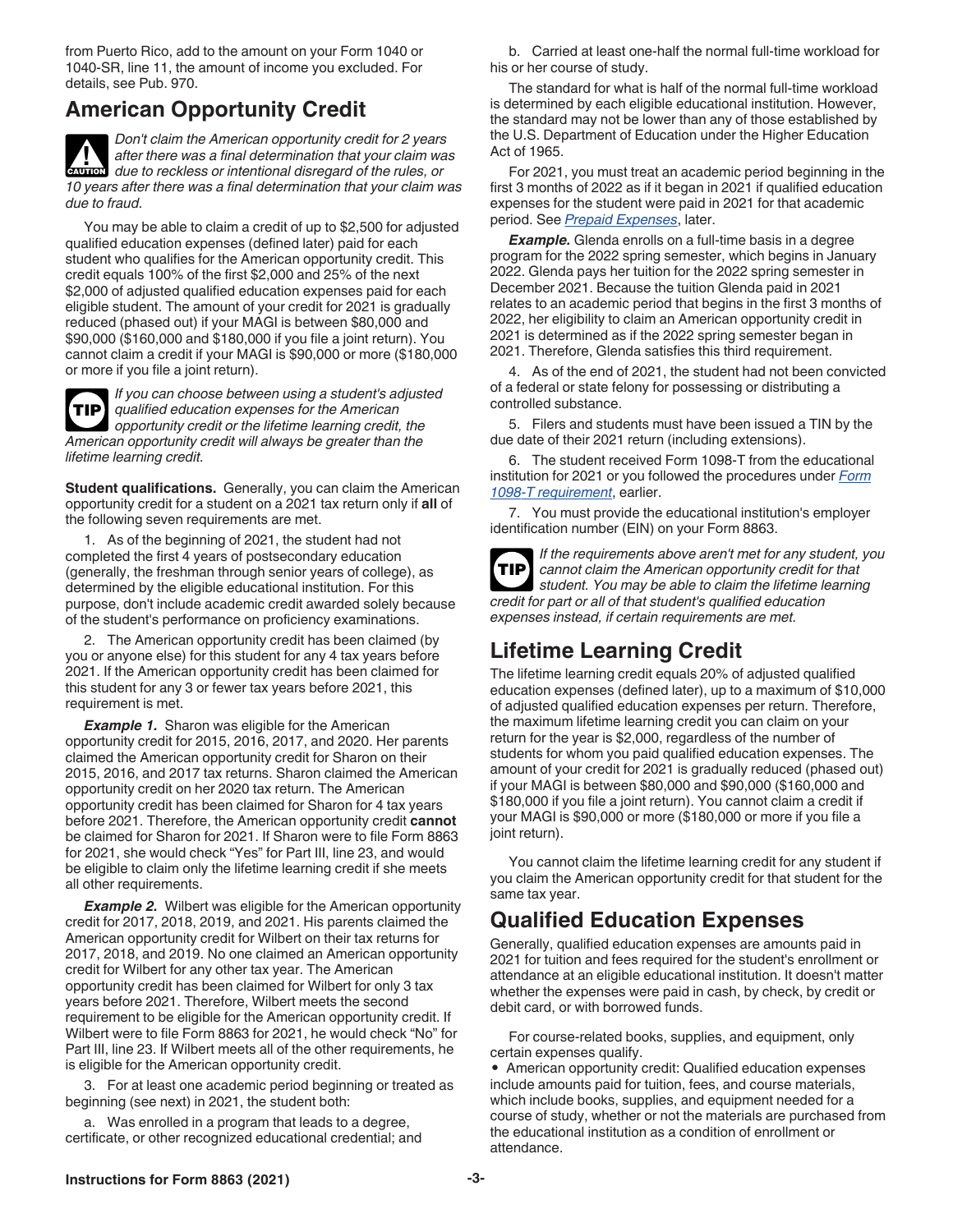• Lifetime learning credit: Qualified education expenses include amounts paid for books, supplies, and equipment **only if**  required to be paid to the institution as a condition of enrollment or attendance.

Qualified education expenses include nonacademic fees, such as student activity fees, athletic fees, or other expenses unrelated to the academic course of instruction, **only if** the fee must be paid to the institution as a condition of enrollment or attendance. However, fees for personal expenses (described below) are never qualified education expenses.

Qualified education expenses **don't** include amounts paid for the following.

• Personal expenses. This means room and board, insurance, medical expenses (including student health fees), transportation, and other similar personal, living, or family expenses.

• Any course or other education involving sports, games, or hobbies, or any noncredit course, unless such course or other education is part of the student's degree program or (for the lifetime learning credit only) helps the student acquire or improve job skills.

You may receive Form 1098-T from the institution reporting payments received in 2021 (box 1). However, the amount in box 1 of Form 1098-T may be different from the amount you paid (or are treated as having paid). In completing Form 8863, use only the amounts you actually paid (plus any amounts you're treated as having paid) in 2021 (reduced, as necessary, as described under *Adjusted Qualified Education Expenses*, later). See chapters 2 and 3 of Pub. 970 for more information on Form 1098-T.

Qualified education expenses paid on behalf of the student by someone other than the student (such as a relative) are treated as paid by the student. Qualified education expenses paid (or treated as paid) by a student who is claimed as a dependent on your tax return are treated as paid by you.

If you or the student takes a deduction for higher education expenses, such as on Schedule C (Form 1040), you cannot use those same expenses in your qualified education expenses when figuring your education credits.

*Any qualified expenses used to figure the education credits cannot be taken into account in determining the*  **amount of a distribution from a Coverdell ESA or a** *CAUTION qualified tuition program (section 529 plan) that is excluded from gross income. See Pub. 970, chapters 6 and 7, for more information.*

### **Prepaid Expenses**

Qualified education expenses paid in 2021 for an academic period that begins in the first 3 months of 2022 can be used in figuring an education credit for 2021 only. For example, if you pay \$2,000 in December 2021 for qualified tuition for the 2022 winter quarter that begins in January 2022, you can use that \$2,000 in figuring an education credit for 2021 only (if you meet all the other requirements).



*You cannot use any amount you paid in 2020 or 2022 to figure the qualified education expenses you use to figure c***<sub>AUTION</sub>** *your 2021 education credit(s).* 

### **Adjusted Qualified Education Expenses**

For each student, reduce the qualified education expenses paid in 2021 by or on behalf of that student under the following rules. The result is the amount of adjusted qualified education expenses for each student.

**Tax-free educational assistance.** For tax-free educational assistance received in 2021, reduce the qualified education expenses for each academic period by the amount of tax-free educational assistance allocable to that academic period. See *Academic period*, earlier.

Tax-free educational assistance includes:

1. The tax-free part of any scholarship or fellowship grant (including Pell grants);

2. The tax-free part of any employer-provided educational assistance;

3. Veterans' educational assistance; and

4. Any other educational assistance that is excludable from gross income (tax free), other than as a gift, bequest, devise, or inheritance.



*You may be able to increase the combined value of an education credit if the student includes some or all of a scholarship or fellowship grant in income in the year it is received.*

Generally, any scholarship or fellowship grant is treated as tax-free educational assistance. However, a scholarship or fellowship grant isn't treated as tax-free educational assistance to the extent the **student** includes it in gross income (the **student** may or may not be required to file a tax return) for the year the scholarship or fellowship grant is received and either: • The scholarship or fellowship grant (or any part of it) **must** be applied (by its terms) to expenses (such as room and board) other than qualified education expenses, or

• The scholarship or fellowship grant (or any part of it) **may** be applied (by its terms) to expenses (such as room and board) other than qualified education expenses.

*A student cannot choose to include in income a scholarship or fellowship grant provided by an Indian*  **z** scholarship or fellowship grant provided by an Indian rational government that is excluded from income under *the Tribal General Welfare Exclusion Act of 2014 or benefits provided by an educational program described in section 5.02(2) (b)(ii) of Rev. Proc. 2014-35, available at [IRS.gov/irb/](https://www.irs.gov/irb/2014-26_IRB#RP-2014-35) [2014-26\\_IRB#RP-2014-35](https://www.irs.gov/irb/2014-26_IRB#RP-2014-35).*

**Coordination with Pell grants and other scholarships or fellowship grants.** You may be able to increase an education credit and reduce your total tax or increase your tax refund if the student (you, your spouse, or your dependent) chooses to include all or part of certain scholarships or fellowship grants in income. The scholarship or fellowship grant must be one that may qualify as a tax-free scholarship under the rules discussed in chapter 1 of Pub. 970. Also, the scholarship or fellowship grant must be one that may (by its terms) be used for expenses other than qualified education expenses (such as room and board).

The fact that the educational institution applies the scholarship or fellowship grant to qualified education expenses (such as tuition and related fees) doesn't prevent the student from choosing to apply certain scholarships or fellowship grants to other expenses (such as room and board). By choosing to do so, the student will include the part applied to other expenses (such as room and board) in gross income and may be required to file a tax return. However, this allows payments made in cash, by check, by credit or debit card, or with borrowed funds, such as a student loan, to be applied to qualified education expenses. These payments, unlike certain scholarships or fellowship grants, won't reduce the qualified education expenses available to figure an education credit. The result is generally a larger education credit that reduces your total tax or increases your tax refund.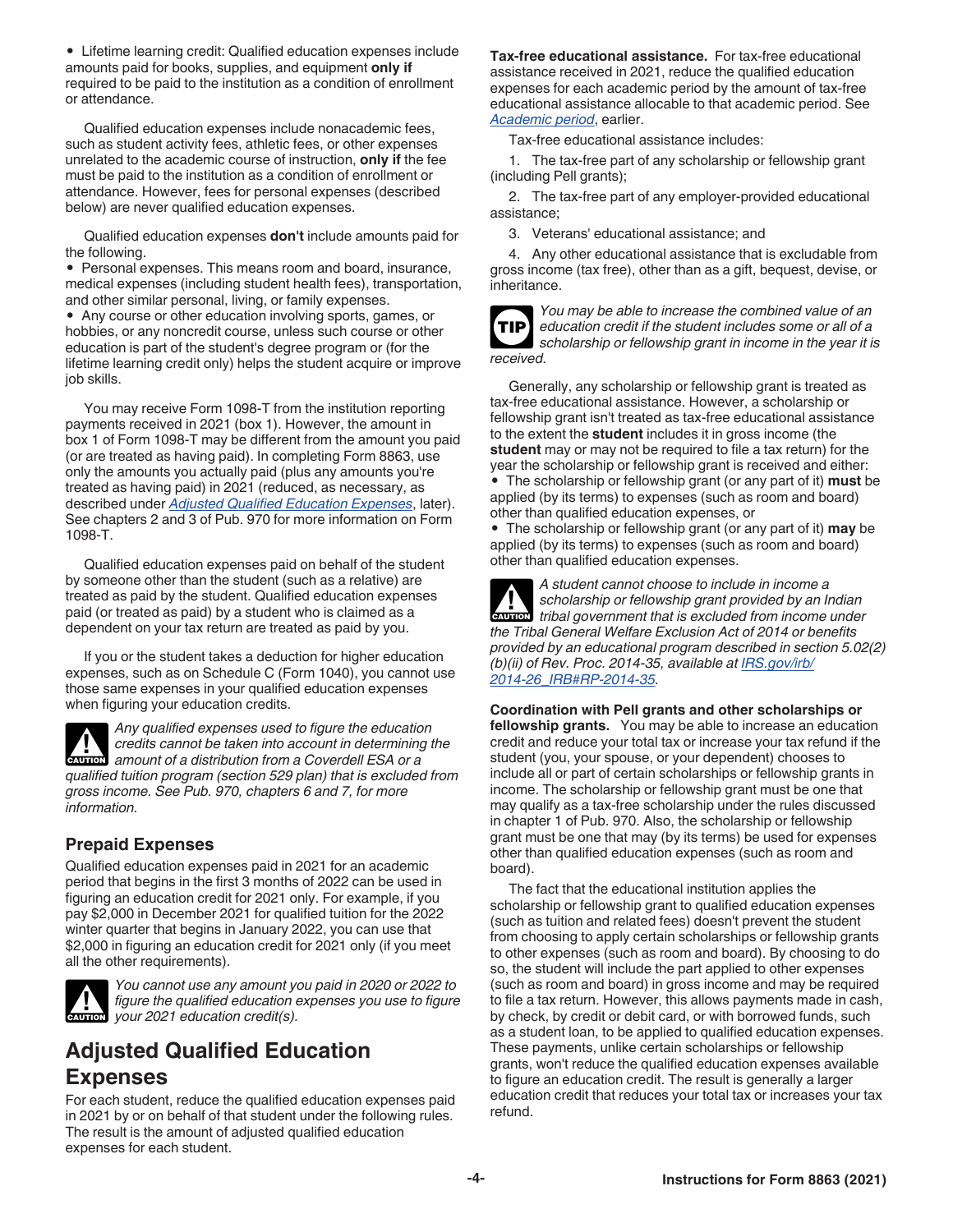**Example 1.** Last year, your child graduated from high school and enrolled in college for the fall semester. You and your child meet all other requirements to claim the American opportunity credit, and you need to determine adjusted qualified education expenses to figure the credit.

Your child has \$5,000 of qualified education expenses and \$4,000 of room and board. Your child received a \$5,000 Pell grant and took out a \$2,750 student loan to pay these expenses. You paid the remaining \$1,250. The Pell grant by its terms may be used for any of these expenses.

If you and your child choose to apply the Pell grant to the qualified education expenses, it will qualify as a tax-free scholarship under the rules discussed in chapter 1 of Pub. 970. Your child won't include any part of the Pell grant in gross income. After reducing qualified education expenses by the tax-free scholarship, you will have \$0 (\$5,000 − \$5,000) of adjusted qualified education expenses available to figure your credit. Your credit will be \$0.

*Example 2.* The facts are the same as in *Example 1*. If, unlike in *Example 1*, you and your child choose to apply only \$1,000 of the Pell grant to the qualified education expenses and to apply the remaining \$4,000 to room and board, only \$1,000 will qualify as a tax-free scholarship.

Your child will include the \$4,000 applied to room and board in gross income, and it will be treated as earned income for purposes of determining whether your child is required to file a tax return. If the \$4,000 is your child's only income, your child won't be required to file a tax return.

After reducing qualified education expenses by the tax-free scholarship, you will have \$4,000 (\$5,000 − \$1,000) of adjusted qualified education expenses available to figure your credit. Your refundable American opportunity credit will be \$1,000. Your nonrefundable credit may be as much as \$1,500, but depends on your tax liability.

If you're not otherwise required to file a tax return, you should file to get a refund of your \$1,000 refundable credit, but your tax liability and nonrefundable credit will be \$0.

**Note.** The result may be different if your child has other income or if you're the student. If you're the student and you claim the earned income credit, choosing not to apply a Pell grant to qualified education expenses may decrease your earned income credit at certain income levels by increasing your adjusted gross income. For details and more examples, see Pub. 970.



*Unlike a scholarship or fellowship grant, a tax-free distribution from a Coverdell ESA or qualified tuition program (section 529 plan) can be applied to either qualified education expenses or certain other expenses (such as room and board) without creating a tax liability for the student. An education credit can be claimed in the same year the beneficiary takes a tax-free distribution from a Coverdell ESA or* 

*qualified tuition program, as long as the same expenses aren't used for both benefits. For details, see Pub. 970, chapters 7 and 8.*

**Tax-free educational assistance treated as a refund.** Some tax-free educational assistance received after 2021 may be treated as a refund of qualified education expenses paid in 2021. This tax-free educational assistance is any tax-free educational assistance received by you or anyone else after 2021 for qualified education expenses paid on behalf of a student in 2021 (or attributable to enrollment at an eligible educational institution during 2021).

If this tax-free educational assistance is received after 2021, but before you file your 2021 income tax return, see *Refunds received after 2021, but before your income tax return is filed*, later. If this tax-free educational assistance is received after 2021 and after you file your 2021 income tax return, see *Refunds* 

#### *received after 2021 and after your income tax return is filed*, later.

**Refunds.** A refund of qualified education expenses may reduce qualified education expenses for the tax year or may require you to repay (recapture) the credit that you claimed in an earlier year. Some tax-free educational assistance received after 2021 may be treated as a refund. See *Tax-free educational assistance*, earlier.

*Refunds received in 2021.* For each student, figure the adjusted qualified education expenses for 2021 by adding all the qualified education expenses paid in 2021 and subtracting any refunds of those expenses received from the eligible educational institution during 2021.

*Refunds received after 2021, but before your income tax return is filed.* If anyone receives a refund after 2021 of qualified education expenses paid on behalf of a student in 2021 and the refund is received before you file your 2021 income tax return, reduce the amount of qualified education expenses for 2021 by the amount of the refund.

*Refunds received after 2021 and after your income tax return is filed.* If anyone receives a refund after 2021 of qualified education expenses paid on behalf of a student in 2021 and the refund is received after you file your 2021 income tax return, you may need to repay some or all of the credit that you claimed. See *Credit recapture* next.

**Credit recapture.** If any tax-free educational assistance for the qualified education expenses paid in 2021, or any refund of your qualified education expenses paid in 2021, is received after you file your 2021 income tax return, you must recapture (repay) any excess credit. You do this by refiguring the amount of your adjusted qualified education expenses for 2021 by reducing the expenses by the amount of the refund or tax-free educational assistance. You then refigure your education credit(s) for 2021 and figure the amount by which your 2021 tax liability would have increased if you had claimed the refigured credit(s). Include that amount as an additional tax for the year the refund or tax-free assistance was received.

**Example.** You paid \$8,000 tuition and fees in December 2021 for your child's spring semester beginning in January 2022. You filed your 2021 tax return on February 2, 2022, and claimed a lifetime learning credit of \$1,600 (\$8,000 qualified education expense paid x 20% (0.20)). You claimed no other tax credits. After you filed your return, your child withdrew from two courses and you received a refund of \$1,400. You must refigure your 2021 lifetime learning credit using \$6,600 (\$8,000 qualified education expenses – \$1,400 refund). The refigured credit is \$1,320 and your tax liability increased by \$280. You must include the difference of \$280 (\$1,600 credit originally claimed − \$1,320 refigured credit) as additional tax on your 2022 income tax return. See the instructions for your 2022 income tax return to determine where to include this tax.

*If you paid qualified education expenses in both 2021 and 2022 for an academic period that begins in the first 3 months of 2022 and you receive tax-free educational assistance, or a refund, as described above, you may choose to reduce the qualified education expenses you paid in 2022 instead of reducing the qualified education expenses you paid in 2021.* **TIP**

# **Eligible Educational Institution**

An eligible educational institution is generally any accredited public, nonprofit, or proprietary (private) college, university, vocational school, or other postsecondary institution. Also, the institution must be eligible to participate in a student aid program administered by the Department of Education. Virtually all accredited postsecondary institutions meet this definition.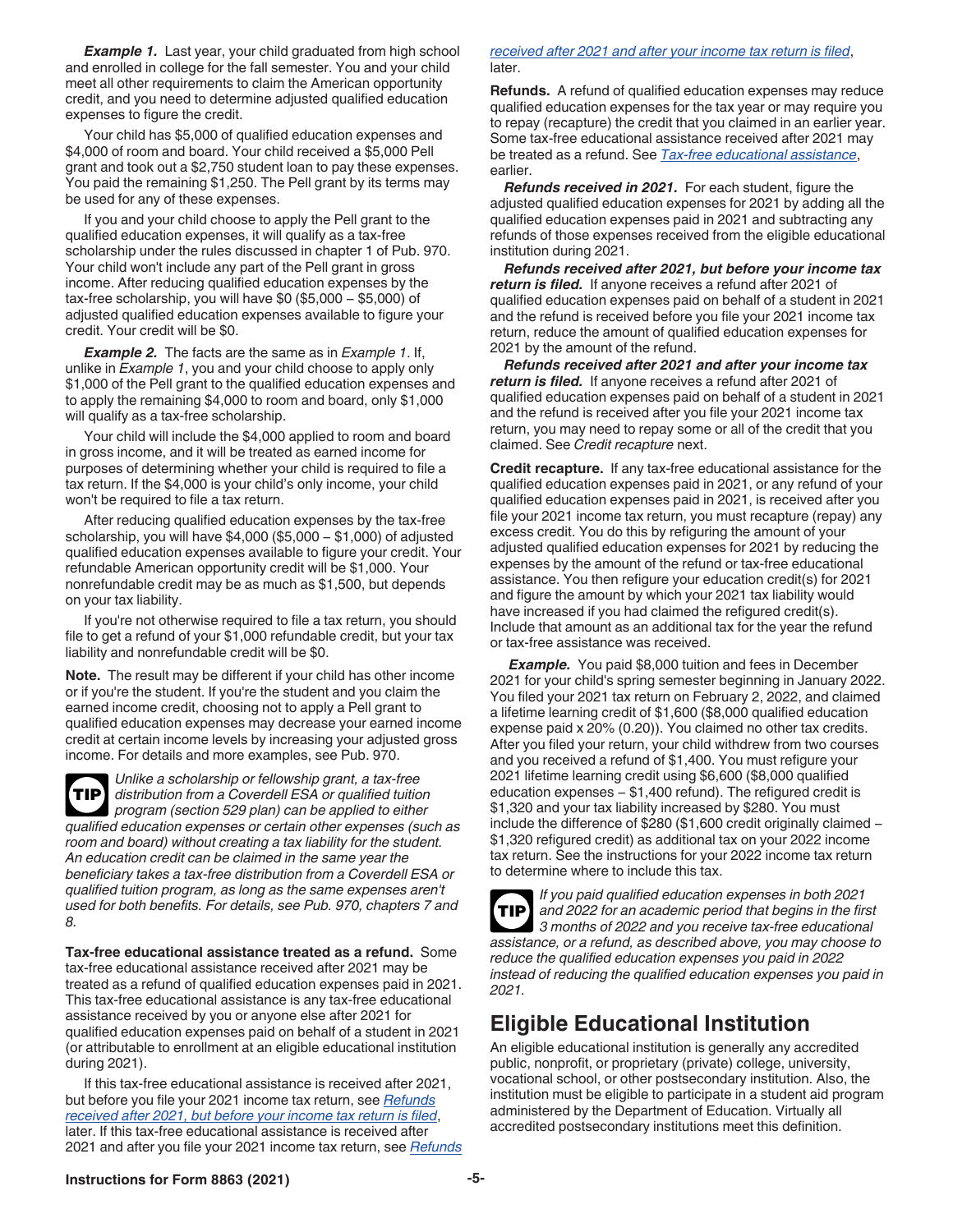An eligible educational institution also includes certain educational institutions located outside the United States that are eligible to participate in a student aid program administered by the Department of Education.



*The educational institution should be able to tell you if it is an eligible educational institution.*

### **Additional Information**

See Pub. 970, chapters 2 and 3, for more information about these credits.

# **Specific Instructions**



*You must complete a separate Part III on page 2 for each individual for whom you're claiming either*  **Particle** *cach individual for whom you're claiming***<br>** *example credit before you complete Parts I and II.* 

# **Part I—Refundable American Opportunity Credit**

### **Line 1**

Enter the amount from Part III, line 30. If you're claiming the American opportunity credit for more than one student, add the amounts from each student's Part III, line 30, and enter the total for those students on line 1.

### **Line 3**

Enter your MAGI. Generally, your MAGI is the amount on your Form 1040 or 1040-SR, line 11. However, if you're filing Form 2555, or Form 4563, or are excluding income from Puerto Rico, you must include on line 3 the amount of income you excluded. For details, see Pub. 970.

#### **Line 7**

If you were under age 24 at the end of 2021 and the conditions listed below apply to you, you **cannot** claim any part of the American opportunity credit as a refundable credit on your tax return. Instead, you can claim your allowed credit, figured in Part II, only as a nonrefundable credit to reduce your tax.

You **don't** qualify for a refundable American opportunity credit if 1 (a, b, or c), 2, and 3 below apply to you.

- 1. You were:
	- a. Under age 18 at the end of 2021, **or**
	- b. Age 18 at the end of 2021 **and** your earned income (defined later) was less than one-half of your support (defined later), **or**
	- c. Over age 18 and under age 24 at the end of 2021 **and** a full-time student (defined later) **and** your earned income (defined later) was less than one-half of your support (defined later).
- 2. At least one of your parents was alive at the end of 2021.
- 3. You're not filing a joint return for 2021.

If you meet these conditions, check the box next to line 7, skip line 8, and enter the amount from line 7 on line 9. If these conditions don't apply to you, complete line 8.

You can answer the following questions to determine whether you qualify for a refundable American opportunity credit.

If no, stop here; you **do** qualify to claim part of the allowable American opportunity credit as a refundable credit. If yes, go to question 2.

2. Were you over age 18 at the end of 2021?

If yes, go to question 3.

If no, go to question 4.

3. Were you a full-time student (defined later) for 2021?

If no, stop here; you **do** qualify to claim part of your allowable American opportunity credit as a refundable credit. If yes, go to question 5.

4. Were you age 18 at the end of 2021?

If yes, go to question 5.

If no, go to question 6.

5. Was your earned income (defined later) less

than one-half of your support (defined later) for 2021? If no, stop here; you **do** qualify to claim part of your allowable American opportunity credit as a refundable credit. If yes, go to question 6.

6. Were either of your parents alive at the end of 2021?

If no, stop here; you **do** qualify to claim part of your allowable American opportunity credit as a refundable credit. If yes, go to question 7.

7. Are you filing a joint return for 2021?

If no, you **don't** qualify to claim part of your allowable American opportunity credit as a refundable credit. If yes, you **do** qualify to claim part of your allowable American opportunity credit as a refundable credit.



*The educational institution's EIN must be provided on line 22(4) if the American opportunity credit is claimed for this student.*

**Earned income.** Earned income includes wages, salaries, professional fees, and other payments received for personal services actually performed. Earned income includes the part of any scholarship or fellowship grant that represents payment for teaching, research, or other services performed by the student that are required as a condition for receiving the scholarship or fellowship grant. Earned income doesn't include that part of the compensation for personal services rendered to a corporation which represents a distribution of earnings or profits rather than a reasonable allowance as compensation for the personal services actually rendered.

If you're a sole proprietor or a partner in a trade or business in which both personal services and capital are material income-producing factors, earned income also includes a reasonable allowance for compensation for personal services, but not more than 30% of your share of the net profits from that trade or business (after subtracting the deduction for one-half of self-employment tax). However, if capital isn't an income-producing factor and your personal services produced the business income, the 30% limit doesn't apply.

**Support.** Support includes food, shelter, clothing, medical and dental care, education, and the like. Generally, the amount of an item of support will be the amount of expenses paid by the one furnishing such item. If the item of support is in the form of property or lodging, measure the amount of such item of support by its fair market value. To figure your support, count support provided by you, your parents, and others. However, a scholarship received by you isn't considered support if you were a full-time student (defined next) for 2021.

**Full-time student.** Solely for purposes of determining whether a scholarship is considered support, you were a full-time student for 2021 if during any part of any 5 calendar months during the year you were enrolled as a full-time student at an eligible

1. Were you under age 24 at the end of 2021?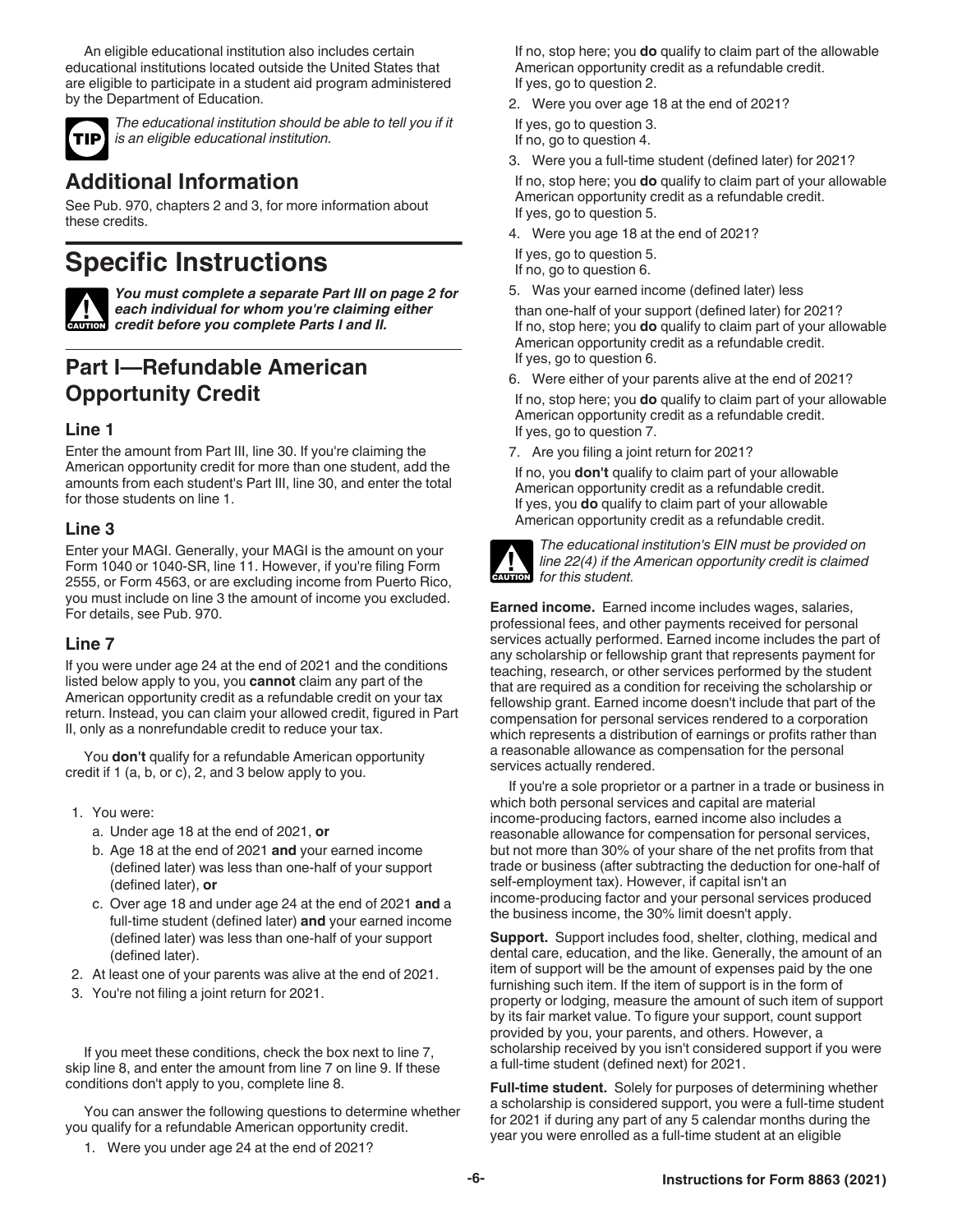educational institution (defined earlier), or took a full-time, on-farm training course given by such an institution or by a state, county, or local government agency.

### **Part II—Nonrefundable Education Credits**

#### **Line 9**

Enter the amount from line 9 on the Credit Limit Worksheet, line 2, later.

### **Line 10**

Enter the amount from Part III, line 31. If you're claiming the lifetime learning credit for more than one student, add the amounts from each student's Part III, line 31, and enter the total for all those students on line 10.

### **Line 14**

Generally, your MAGI is the amount on your Form 1040 or 1040-SR, line 11. However, if you're filing Form 2555, or Form 4563, or are excluding income from Puerto Rico, you must include on line 14 the amount of income you excluded. For details, see Pub. 970.

### **Line 18**

Enter the amount from line 18 on the Credit Limit Worksheet, line 1, later.

### **Line 19**

Enter the amount from line 7 of the Credit Limit Worksheet here and on Schedule 3 (Form 1040), line 3.

### **Credit Limit Worksheet**

Form 1040 or 1040-SR, line 18

| Complete this worksheet to figure the amount to enter on<br>line 19. |                                                       |  |
|----------------------------------------------------------------------|-------------------------------------------------------|--|
|                                                                      | 1. Enter the amount from Form 8863,                   |  |
|                                                                      |                                                       |  |
|                                                                      | 2. Enter the amount from Form 8863,                   |  |
|                                                                      | 2.                                                    |  |
|                                                                      | <b>3.</b> Add lines 1 and 2 $\ldots$ , $\ldots$<br>з. |  |
|                                                                      | 4. Enter the amount from:                             |  |

|    | 5. Enter the total of your credits from:      |    |  |
|----|-----------------------------------------------|----|--|
|    | Schedule 3 (Form 1040), lines 1, 2, 6d        |    |  |
|    | and 6l                                        |    |  |
|    |                                               | 5. |  |
| 6. | Subtract line 5 from line 4                   | 6. |  |
|    | 7. Enter the smaller of line 3 or line 6 here |    |  |
|    | and on Form 8863, line 19                     |    |  |



*You must complete Part III for each student for whom you're claiming either the American opportunity credit or*  **lifetime learning either the American opportunity credit or**<br> **ENDITION** lifetime learning credit before you complete either Part I *or Part II. Use additional copies of page 2 as needed for each student.*

### **Part III—Student and Educational Institution Information**

### **Line 20**

Enter the student's name as shown on page 1 of your tax return.

#### **Line 21**

Enter the student's social security number (or other TIN, if applicable) as shown on page 1 of your tax return.

#### **Line 22**

If the student attended only one educational institution, enter the information about the institution and answer the questions about Form 1098-T in column (a). If the student attended a second educational institution, enter the information and answers for the second educational institution in column (b). If the student attended more than two educational institutions, attach an additional page 2 completed only through line 22.

If the educational institution has a foreign address, enter the foreign address here and don't abbreviate the country name. Follow the country's practice for entering the postal code and name of the province, country, or state.

The educational institution's EIN must be provided on line 22(4) if the American opportunity credit is claimed for this student.

### **Line 23**

If the American opportunity credit has been claimed for this student for any 4 tax years before 2021, the American opportunity credit cannot be claimed for this student for 2021. Check "Yes" and go to line 31.

If the American opportunity credit has been claimed for this student for 3 or fewer prior tax years, check "No." See *Student qualifications*, earlier.

#### **Line 24**

Check "Yes" if the student enrolled at least half-time for at least one academic period that began or is treated as having begun (see below) in 2021 at an eligible educational institution in a program leading towards a postsecondary degree, certificate, or other recognized postsecondary educational credential. Otherwise, check "No."

If any qualified education expenses for the student were paid in 2021 for an academic period beginning in the first 3 months of 2022, treat that academic period as if it began in 2021. See *Student qualifications* and *Prepaid Expenses*, earlier.

If you checked "Yes," go to line 25. If you checked "No," the student isn't eligible for the American opportunity credit; skip lines 25 through 30 and go to line 31.

### **Line 25**

Check "Yes" if the student completed the first 4 years of postsecondary education before 2021. Otherwise, check "No."

A student has completed the first 4 years of postsecondary education before 2021 if the educational institution has awarded the student 4 years of academic credit at that institution for postsecondary coursework the student completed before 2021. Disregard any academic credit awarded solely on the basis of the student's performance on proficiency examinations.

If you checked "No," go to line 26. If you checked "Yes," the student isn't eligible for the American opportunity credit; skip lines 26 through 30 and go to line 31.